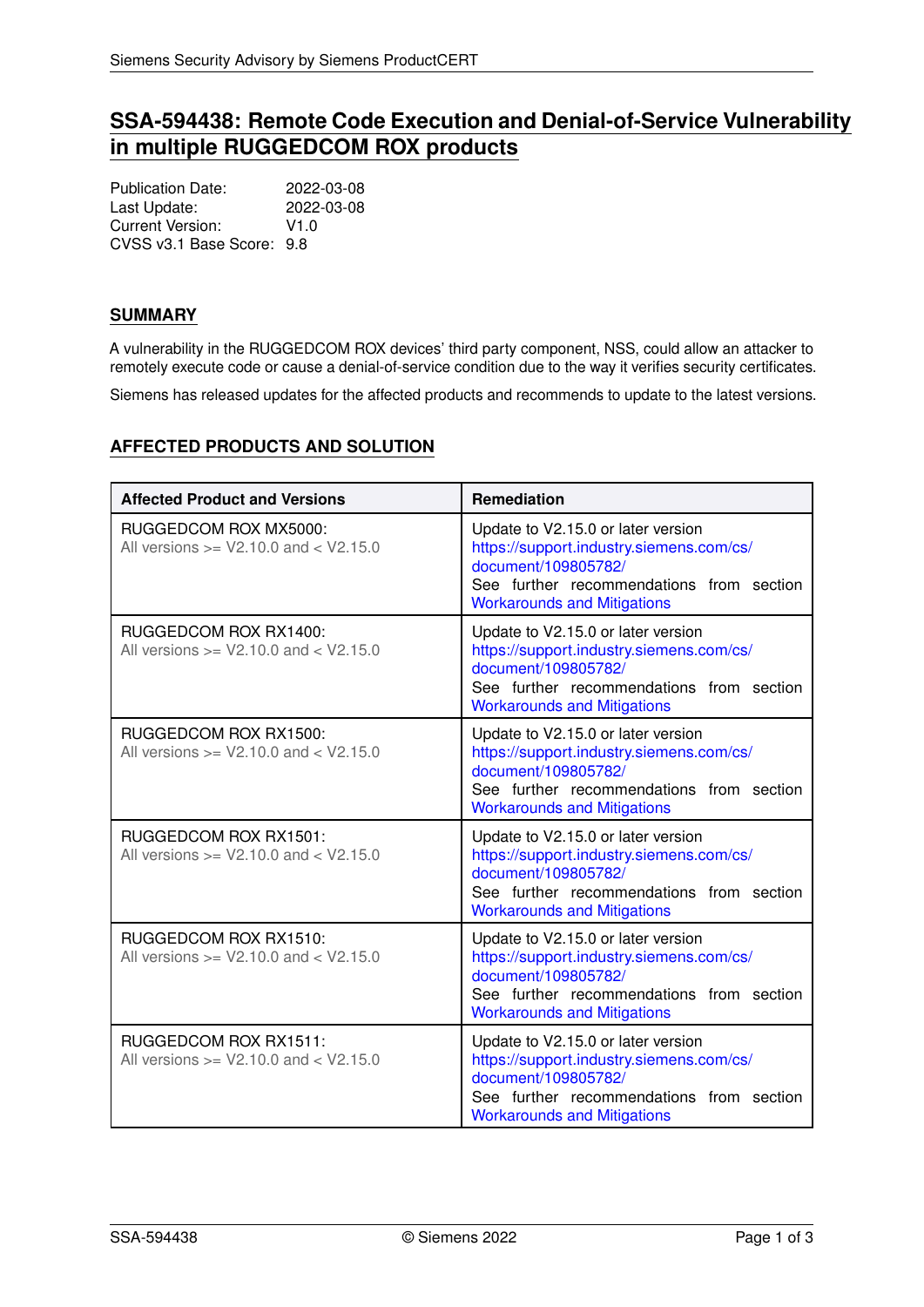| RUGGEDCOM ROX RX1512:<br>All versions $>=$ V2.10.0 and $<$ V2.15.0 | Update to V2.15.0 or later version<br>https://support.industry.siemens.com/cs/<br>document/109805782/<br>See further recommendations from section<br><b>Workarounds and Mitigations</b> |
|--------------------------------------------------------------------|-----------------------------------------------------------------------------------------------------------------------------------------------------------------------------------------|
| RUGGEDCOM ROX RX1524:<br>All versions $>=$ V2.10.0 and $<$ V2.15.0 | Update to V2.15.0 or later version<br>https://support.industry.siemens.com/cs/<br>document/109805782/<br>See further recommendations from section<br><b>Workarounds and Mitigations</b> |
| RUGGEDCOM ROX RX1536:<br>All versions $>=$ V2.10.0 and $<$ V2.15.0 | Update to V2.15.0 or later version<br>https://support.industry.siemens.com/cs/<br>document/109805782/<br>See further recommendations from section<br><b>Workarounds and Mitigations</b> |
| RUGGEDCOM ROX RX5000:<br>All versions $>=$ V2.10.0 and $<$ V2.15.0 | Update to V2.15.0 or later version<br>https://support.industry.siemens.com/cs/<br>document/109805782/<br>See further recommendations from section<br><b>Workarounds and Mitigations</b> |

#### <span id="page-1-0"></span>**WORKAROUNDS AND MITIGATIONS**

Siemens has identified the following specific workarounds and mitigations that customers can apply to reduce the risk:

• Reconfigure IPsec connections to use a pre-shared key (PSK).

## **GENERAL SECURITY RECOMMENDATIONS**

As a general security measure, Siemens strongly recommends to protect network access to devices with appropriate mechanisms. In order to operate the devices in a protected IT environment, Siemens recommends to configure the environment according to Siemens' operational guidelines for Industrial Security (Download: [https://www.siemens.com/cert/operational-guidelines-industrial-security\)](https://www.siemens.com/cert/operational-guidelines-industrial-security), and to follow the recommendations in the product manuals.

Additional information on Industrial Security by Siemens can be found at: [https://www.siemens.com/](https://www.siemens.com/industrialsecurity) [industrialsecurity](https://www.siemens.com/industrialsecurity)

## **PRODUCT DESCRIPTION**

RUGGEDCOM products provide a level of robustness and reliability that have set the standard for communications networks deployed in harsh environments. Designed to meet and exceed IEC 61850-3 protocol requirements, the RUGGEDCOM Layer 3 Multi-Service Platform family of switches and routers offers integrated router, firewall and VPN functionalities. The RUGGEDCOM RX1400 is a multi-protocol intelligent node which combines Ethernet switching, routing and application hosting capabilities with various wide area connectivity options.

## **VULNERABILITY CLASSIFICATION**

The vulnerability classification has been performed by using the CVSS scoring system in version 3.1 (CVSS v3.1) [\(https://www.first.org/cvss/\)](https://www.first.org/cvss/). The CVSS environmental score is specific to the customer's environment and will impact the overall CVSS score. The environmental score should therefore be